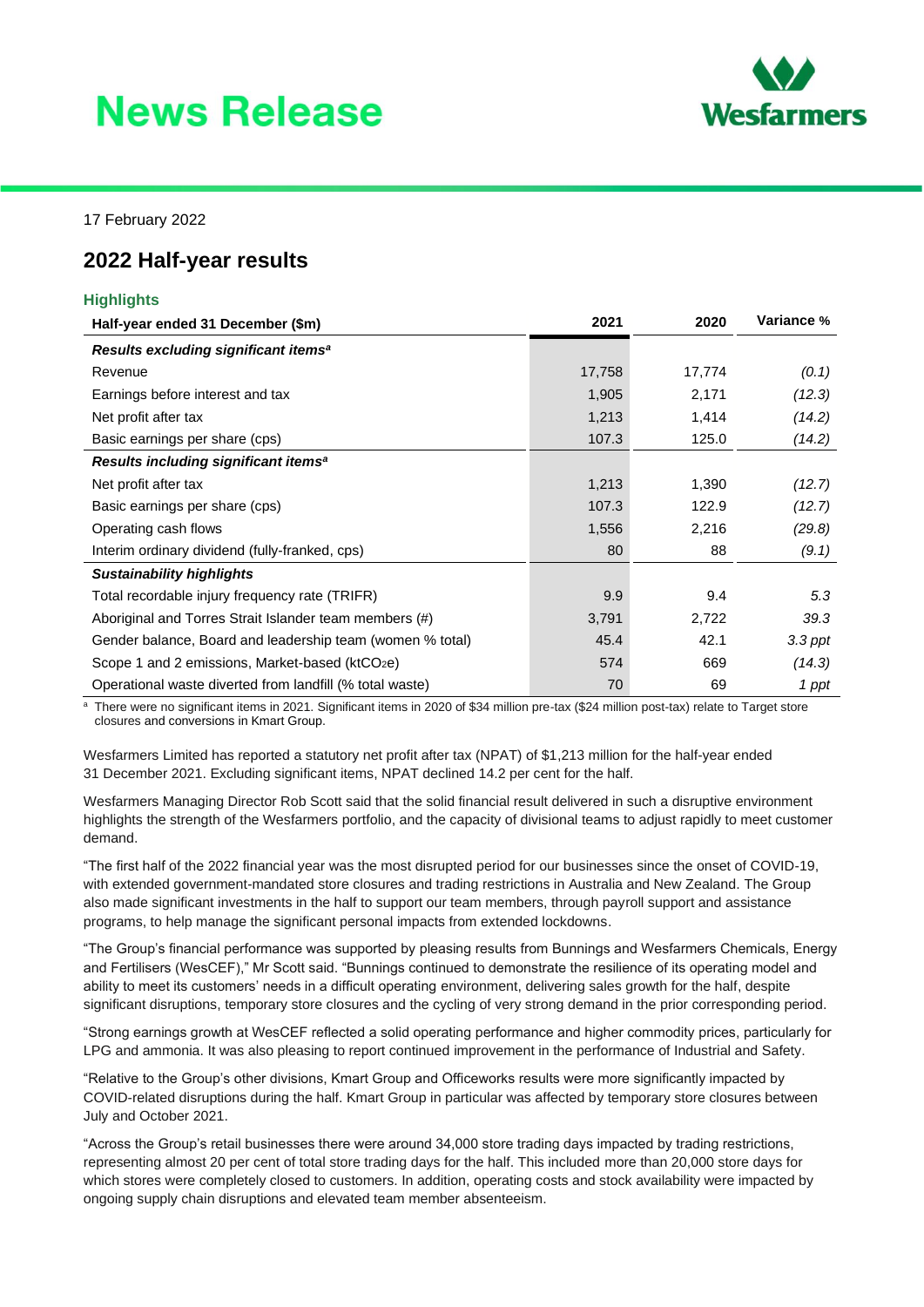"Wesfarmers accelerated its investment to develop a market-leading data and digital ecosystem during the half, and good progress was made to build the strong foundations necessary for this initiative to deliver great value, convenience and experiences to customers across the Group," Mr Scott said. "This included investment in the shared data asset and scalable customer data architecture as well as the continued development of capabilities within the Advanced Analytics Centre, specialist technical expertise and robust data governance.

"Nicole Sheffield was appointed to the Wesfarmers Leadership Team as Managing Director of a new data and digital division, responsible for capabilities and businesses that support the Group's data and digital ecosystem agenda. This includes the Advanced Analytics Centre, the Group data asset, and the development of a new subscription program, OnePass.

"Earlier this month, the Club Catch subscription program was rebranded and repositioned as a new program named OnePass, at a reduced monthly fee of \$4 or annual price of \$40. Subscribers will continue to enjoy free delivery on eligible items purchased from Catch, exclusive deals and OnePass-only pricing. This program will form the basis of a broader subscription program with opportunities to provide even greater value and convenience to customers across the Group. Work is underway on a broader set of benefits that will be available to OnePass subscribers when shopping across Wesfarmers' retail businesses.

"In December 2021, the Group's partnership with Flybuys was extended to include Bunnings and Officeworks customers, creating a platform with over eight million members and opportunities for points to be earned on over 120 million transactions each month. Flybuys' operating model was also updated to provide greater flexibility and value to Wesfarmers and Coles, and to provide more opportunities for Flybuys to deliver value for its members.

"The Group also continued to invest in building platforms for future growth, delivering good progress on the construction of the Mt Holland lithium project, progressing the proposal to acquire Australian Pharmaceutical Industries Limited (API), and further developing Bunnings' commercial offer with the completion of the Beaumont Tiles acquisition and the expansion of Tool Kit Depot into Western Australia.

"The Group recognises the alignment between long-term shareholder value and progress on key sustainability metrics, and good progress was made on diversity and inclusion, emissions reduction and operational waste during the half.

"Wesfarmers continued to prioritise team member and customer safety, with increased mental health and wellbeing support to team members impacted by lockdowns and other restrictions. Wesfarmers' total recordable injury frequency rate (TRIFR) increased 5.3 per cent to 9.9 for the half year, in part driven by additional manual handling associated with elevated online sales, which is now an area of increased focus.

"At the end of the half year, the Group employed an additional 1,000 Aboriginal and Torres Strait Islander team members compared to a year earlier, with 3.4 per cent of Australian team members identifying as Indigenous, exceeding Wesfarmers' goal to reach employment parity of 3.0 per cent by 2022. The Group maintained gender balance within the Board, Leadership Team and overall workforce, and remains focused on attaining gender balance across senior management roles.

"The Group's Scope 1 and 2 emissions declined by 14.3 per cent under the Market-Based Emissions Standard, which captures renewable electricity. This progress reflects the impact of strategies to further improve energy efficiency, increased utilisation of renewable electricity and re-investment in abatement catalysts at WesCEF, along with a one-off benefit from the scheduled ammonia plant shutdown during the period. Excluding the impact of the ammonia plant shutdown, the Group's Scope 1 and 2 emissions declined by 9.5 per cent. The Group also progressed its mapping of material Scope 3 emissions, expected to be completed during the 2022 financial year.

"Wesfarmers maintained its longstanding focus on sourcing ethically and deepening the understanding and respect for human rights across the Group's domestic and international supply chains. Internationally, the Group's ethical sourcing programs benefit from significant in-country teams. Across the Group, work accelerated to develop and implement circular economy strategies, including efforts to reduce operational waste to landfill, diverting resources for re-use or recycling."

Wesfarmers continued to manage its balance sheet to maintain a high degree of flexibility during the half, and took opportunities to optimise the Group's debt maturity profile and cost of borrowing, including through the issue of a EUR600 million sustainability-linked bond with targets aligned to the Group's decarbonisation strategies. Following the distribution of \$2.3 billion of surplus capital by way of capital return in December 2021, the Group recorded a net financial debt position of \$2,615 million at the end of the half.

The directors have determined to pay a fully-franked ordinary interim dividend of \$0.80 per share, reflecting the solid NPAT result and Wesfarmers' dividend policy, which takes into account available franking credits, balance sheet position, credit metrics and cash flow generation and requirements while preserving the flexibility to manage continued uncertainty and to take advantage of value-accretive growth opportunities, if and when they arise.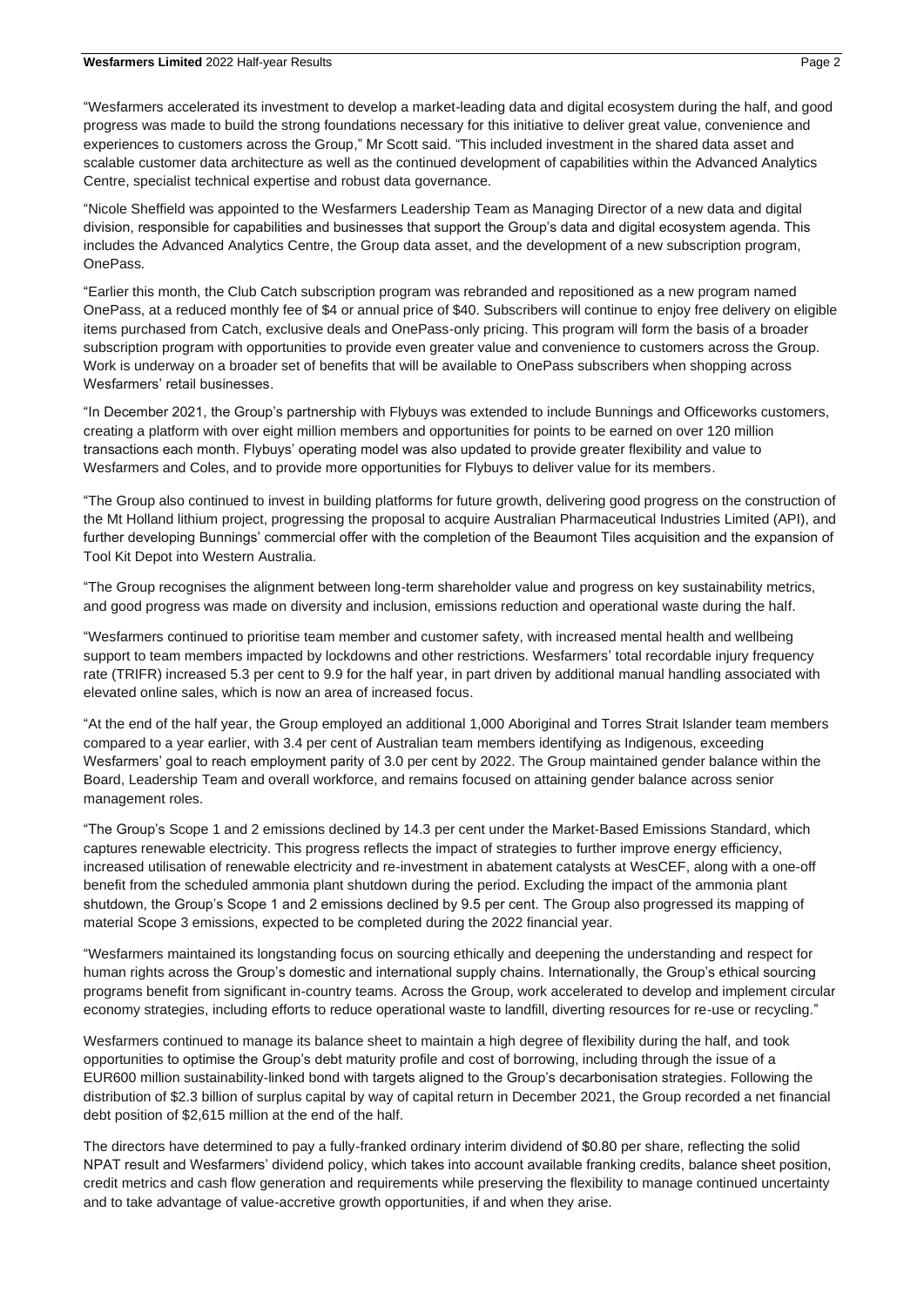#### **Impact of COVID-19**

While many practices to manage the ongoing disruptions associated with COVID-19 have become increasingly integrated into the Group's normal operating processes, extended government-mandated store closures and trading restrictions in Australia and New Zealand meant that the first half of the 2022 financial year was the most disrupted period since the onset of the pandemic.

The Group continued to provide paid pandemic leave to team members and continued to pay all permanent and many casual team members through periods of prolonged lockdown, even where there was no meaningful work for them, and when they were required to isolate. This investment, which totalled approximately \$37 million during the half, provided much needed certainty to team members and their families, and benefited the Group's businesses as they sought to re-engage teams when restrictions eased.

The Group also maintained the important measures implemented to protect the health and safety of customers and team members, incurring additional costs of approximately \$43 million during the half associated with additional cleaning, security and protective equipment.

The Group's retail businesses experienced volatility in sales during the half as a result of COVID-19. Retail sales between July and October 2021 were significantly affected by widespread lockdowns across New South Wales, Victoria, the Australian Capital Territory and New Zealand, with around 34,000 store trading days impacted and periods where almost half of the Group's retail stores were either restricted or closed.

Sales momentum improved as lockdowns and other restrictions were eased before deteriorating towards the end of the half, as cases of the COVID-19 Omicron variant began to rise.

Ongoing constraints in global supply chains led to delays and additional costs, including higher container shipping expenses during the half. Domestic supply chains were also impacted by labour availability pressures as a result of isolation requirements and elevated absenteeism, leading to additional costs and impacting stock availability in some areas.

The Group's investment in digital capabilities over recent years supported increased online penetration across the retail businesses, although online sales growth moderated in the second quarter as customers returned to stores and the businesses cycled periods of strong online demand in the prior year.

Further detail on the operational impact of COVID-19 is provided in the divisional results commentary.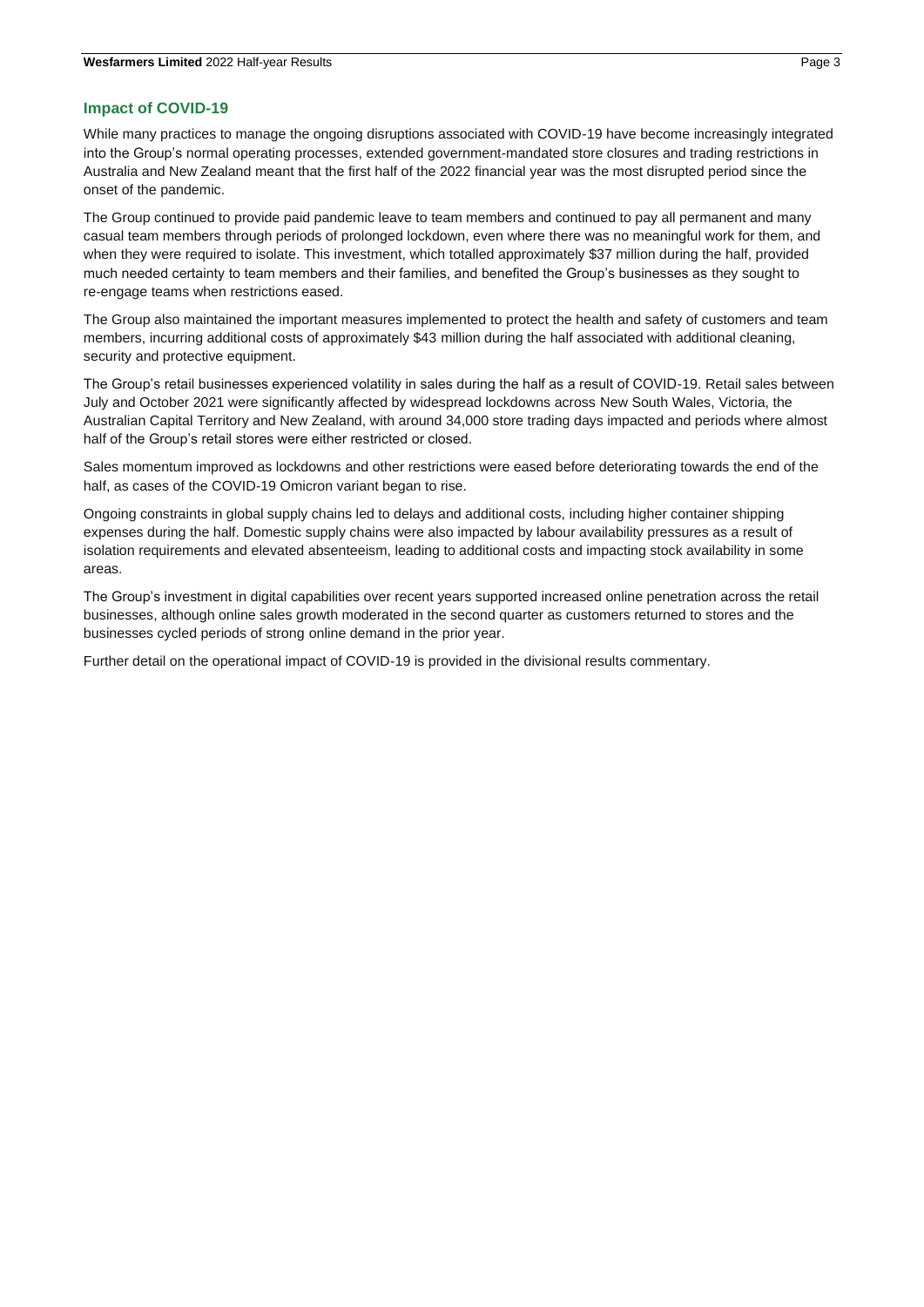#### **Group results summary**

| Half-year ended 31 December (\$m)                                                     | 2021   | 2020   | Variance %    |
|---------------------------------------------------------------------------------------|--------|--------|---------------|
| <b>Key financials</b>                                                                 |        |        |               |
| Revenue                                                                               | 17,758 | 17,774 | (0.1)         |
| <b>EBIT</b>                                                                           | 1,905  | 2,137  | (10.9)        |
| EBIT (after interest on lease liabilities)                                            | 1,796  | 2,023  | (11.2)        |
| EBIT (after interest on lease liabilities) (excluding significant items) <sup>a</sup> | 1,796  | 2,057  | (12.7)        |
| <b>NPAT</b>                                                                           | 1,213  | 1,390  | (12.7)        |
| NPAT (excluding significant items) <sup>a</sup>                                       | 1,213  | 1,414  | (14.2)        |
| Basic earnings per share (excluding significant items) <sup>a</sup> (cps)             | 107.3  | 125.0  | (14.2)        |
| Return on equity (excluding significant items) <sup>a</sup> (R12, %)                  | 24.8   | 24.7   | $0.1$ ppt     |
| Significant items <sup>a</sup>                                                        |        |        |               |
| Pre-tax significant items                                                             |        | (34)   | n.m.          |
| Post-tax significant items                                                            |        | (24)   | n.m.          |
| <b>Cash flows and dividends</b>                                                       |        |        |               |
| Operating cash flows                                                                  | 1,556  | 2,216  | (29.8)        |
| Net capital expenditure                                                               | 405    | 243    | 66.7          |
| Free cash flows                                                                       | 949    | 1,964  | (51.7)        |
| Cash realisation ratio (excluding significant items) <sup>a,b</sup> (%)               | 79     | 102    | $(23$ ppt $)$ |
| Interim ordinary dividend (fully-franked, cps)                                        | 80     | 88     | (9.1)         |
| <b>Balance sheet</b>                                                                  |        |        |               |
| Net financial debt / (cash) <sup>c</sup>                                              | 2,615  | (871)  | n.m.          |
| Debt to EBITDA (excluding significant items) <sup>a,d</sup> (x)                       | 2.0    | 1.3    | 0.7x          |

n.m. = not meaningful

a There were no significant items in 2021. Significant items in 2020 of \$34 million pre-tax (\$24 million post-tax) relate to Target store closures and conversions in Kmart Group.

**b** Operating cash flows as a percentage of net profit after tax, before depreciation and amortisation.

c Interest-bearing liabilities less cash at bank and on deposit, net of cross-currency interest rate swaps and interest rate swap contracts. Excludes lease liabilities.

<sup>d</sup> Total debt including lease liabilities, net of cash and cash equivalents, divided by EBITDA excluding significant items.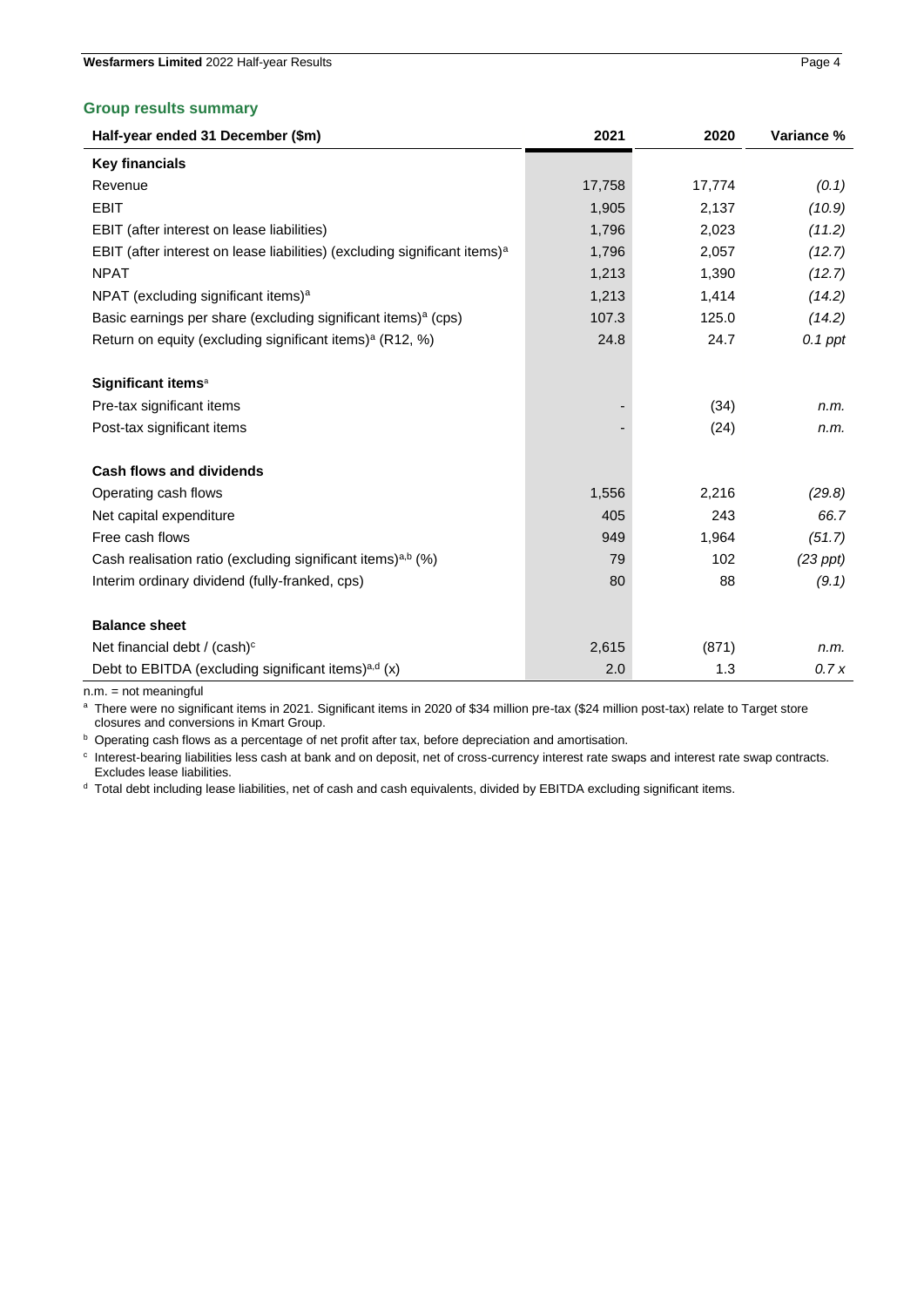#### **Divisional earnings summary**

| Half-year ended 31 December (\$m)                                  | 2021  | 2020  | Variance % |
|--------------------------------------------------------------------|-------|-------|------------|
| Earnings before tax (EBT) excluding significant items <sup>a</sup> |       |       |            |
| <b>Bunnings</b>                                                    | 1,259 | 1.274 | (1.2)      |
| <b>Kmart Group</b>                                                 | 178   | 487   | (63.4)     |
| <b>Officeworks</b>                                                 | 82    | 100   | (18.0)     |
| WesCEF                                                             | 218   | 160   | 36.3       |
| Industrial and Safety                                              | 41    | 37    | 10.8       |
| Divisional EBT (excluding significant items) <sup>a</sup>          | 1,778 | 2.058 | (13.6)     |

a There were no significant items in 2021. Significant items in 2020 of \$34 million pre-tax (\$24 million post-tax) relate to Target store closures and conversions in Kmart Group.

#### **Performance overview**

#### **Bunnings**

Revenue for Bunnings increased 1.7 per cent to \$9,209 million for the half, while earnings declined 1.2 per cent to \$1,259 million.

"Bunnings delivered pleasing sales and earnings results in the context of the significant disruptions to trading conditions during the half and the very strong growth in the prior corresponding period," Mr Scott said. "Bunnings' performance for the half reflected its ability to meet customers' needs through a range of operating conditions and further highlighted the resilience and flexibility of its model. Bunnings continued to incur additional costs to ensure a safe environment for team members and customers, as well as to manage COVID-related supply chain disruptions.

"Bunnings continued to accelerate the development of its digital offer during the half, with improved search performance and greater personalisation for DIY customers, as well as the launch of a new e-commerce platform for commercial customers.

"Good progress continued on the growth of Bunnings' commercial offer, including through the further development of its specialist brands, with the expansion of Tool Kit Depot into Western Australia and the completion of the Beaumont Tiles acquisition during the period."

#### **Kmart Group**

Kmart Group's revenue declined 9.6 per cent to \$4,917 million for the half, with earnings before significant items declining 63.4 per cent to \$178 million.

"Combined Kmart and Target earnings declined 55.8 per cent to \$222 million for the half, reflecting the significant impact of government-mandated store closures, which led to the loss of almost 25 per cent of store trading days during the half, as well as higher costs and lower stock availability as a result of domestic supply chain disruptions," Mr Scott said. "The Group's commitment to pay team members where there was no meaningful work during lockdowns and when they were required to isolate also led to additional costs during the half.

"The planned changes to the Target store network were completed during the half and the performance of Kmart stores that have been converted from Target stores continues to be pleasing and in line with the initial business case, after adjusting for the impact of lockdowns.

"Kmart and Target continued to invest in data and digital capabilities, and strong growth in online sales for the half of over 44 per cent reflected ongoing improvements to the digital experience for customers, as well as elevated online demand during lockdowns.

"Gross transaction value for Catch increased 1.0 per cent for the half, and 97.5 per cent on a two-year basis. Lower earnings in Catch reflected the continued investment in team, technology, marketing and capabilities to support long-term growth, as well as higher levels of inventory clearance compared to the prior year."

#### **Officeworks**

Revenue for Officeworks increased 3.7 per cent for the half to \$1,580 million, while earnings declined 18.0 per cent to \$82 million.

"Sales growth was supported by continued strong demand in technology and furniture, which was partially offset by declining sales in higher-margin office supplies and print & copy categories, which continued to be adversely impacted by COVID-related restrictions, including government-mandated temporary store closures," Mr Scott said.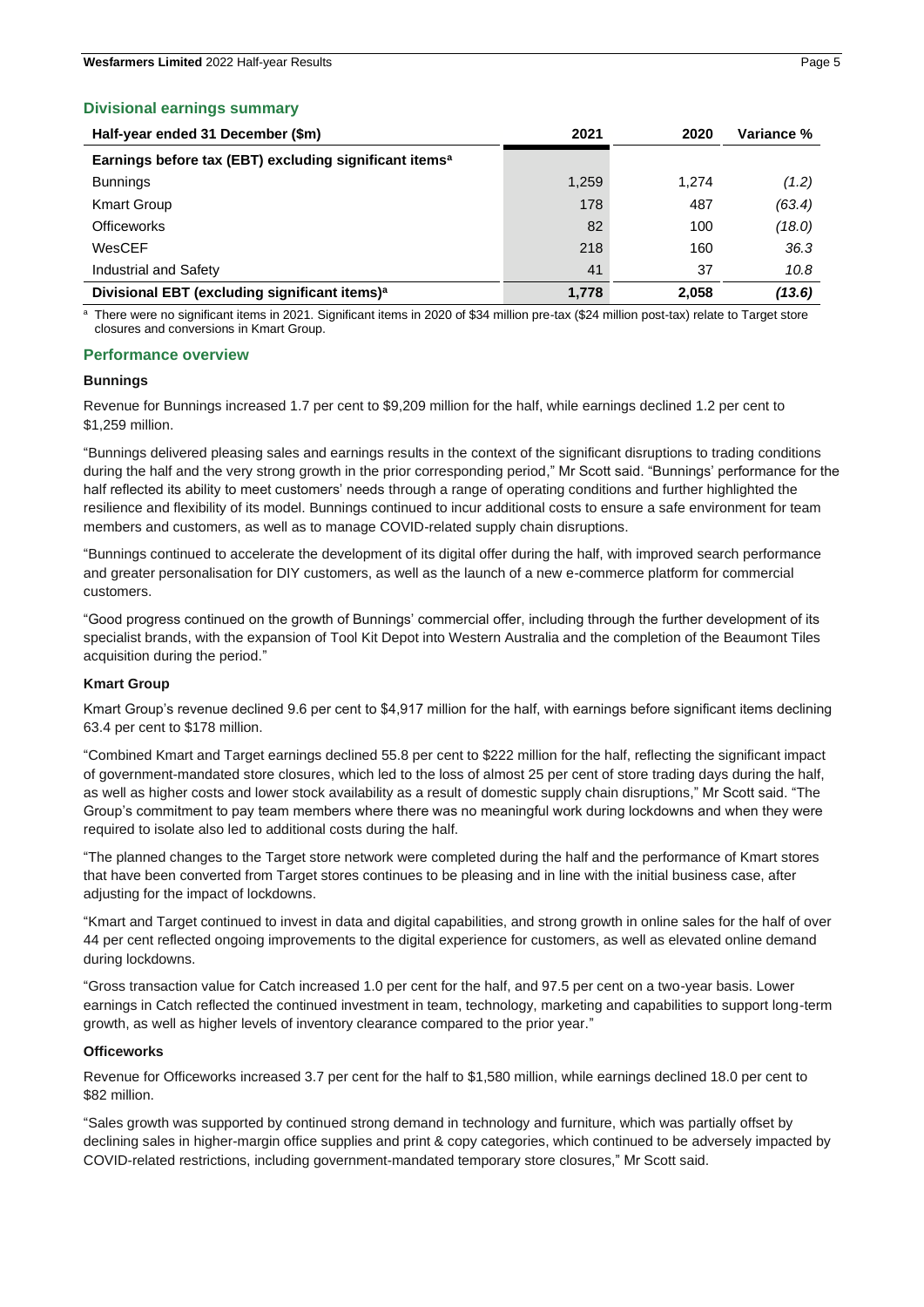"Officeworks' earnings were impacted by higher costs of doing business as a result of elevated volumes of online orders needing to be picked and packed from stores during lockdowns, inefficiencies associated with the transition to a new customer fulfilment centre (CFC) in Victoria, and additional costs associated with managing COVID-related disruptions, as well as accelerated investment in data, digital and e-commerce capabilities.

"Officeworks' long-running investment in its every-channel capabilities supported an increased online penetration to 46.0 per cent for the half."

#### **Chemicals, Energy and Fertilisers**

WesCEF's Fertilisers revenue increased 29.8 per cent to \$1,077 million for the half and earnings increased 36.3 per cent to \$218 million.

"WesCEF delivered a solid operating performance for the half, and strong sales and earnings growth was supported by higher global commodity prices, particularly for LPG, ammonia and ammonia-related products," Mr Scott said.

"WesCEF continued to evaluate potential capacity expansion opportunities and progressed the development of the Mt Holland lithium project, with construction activity ramping up during the half and the project continuing to track the announced schedule."

#### **Industrial and Safety**

Industrial and Safety's revenue increased 5.1 per cent to \$944 million and earnings increased 10.8 per cent to \$41 million for the half.

"The solid performance of Industrial and Safety was supported by higher sales and increased operating efficiencies at Blackwoods, as well as continued growth in demand from Coregas' industrial and healthcare customers," Mr Scott said.

#### **Other businesses, including data and digital**

Other businesses and corporate overheads reported earnings of \$18 million for the half, compared to a loss of \$1 million in the prior corresponding period. This result includes expenses associated with the new data and digital division.

Earnings in this segment benefited from a significant contribution from property revaluations in BWP Trust as well as higher earnings from the Group's interests in Wespine and Gresham. The result also benefited from a favourable Group insurance result, an increase in dividends received from Coles and API, and the receipt of proceeds from an equity distribution as part of the value share mechanism agreed on the sale of Homebase in 2018. These benefits were partially offset by higher corporate overheads and the accelerated investment in the data and digital ecosystem.

Operating expenditure relating to the data and digital division of \$44 million was incurred for the half, compared with costs of \$5 million in the prior period. These costs include expenses associated with the Advanced Analytics Centre, the development of OnePass and the establishment costs as part of the expansion of the partnership with Flybuys.

More details on the data and digital ecosystem, including the OnePass program, will be provided at the Strategy Day in June 2022. Financial results for the new division will continue to be disclosed separately as part of the Group's Other businesses segment for the 2022 financial year.

#### **Portfolio actions**

Wesfarmers continued to progress its proposal to acquire API, working closely with API management. On 11 February 2022, the Australian Competition and Consumer Commission (ACCC) advised that it will not oppose the proposed acquisition. Subject to satisfaction of remaining conditions, including approval by API shareholders, the transaction is expected to complete around the end of the first quarter of the 2022 calendar year.

Subsequent to the end of the half, Emily Amos was appointed to the Wesfarmers Leadership Team in a senior executive role responsible for the Group's health-related opportunities. Emily brings over 25 years of health, retail, strategy and digital leadership experience and will commence in late April 2022, working closely with the API CEO and management team.

In November 2021, Bunnings completed the acquisition of Beaumont Tiles, which supports Bunnings' broader investment in expanding its commercial offer and specialist brands strategy.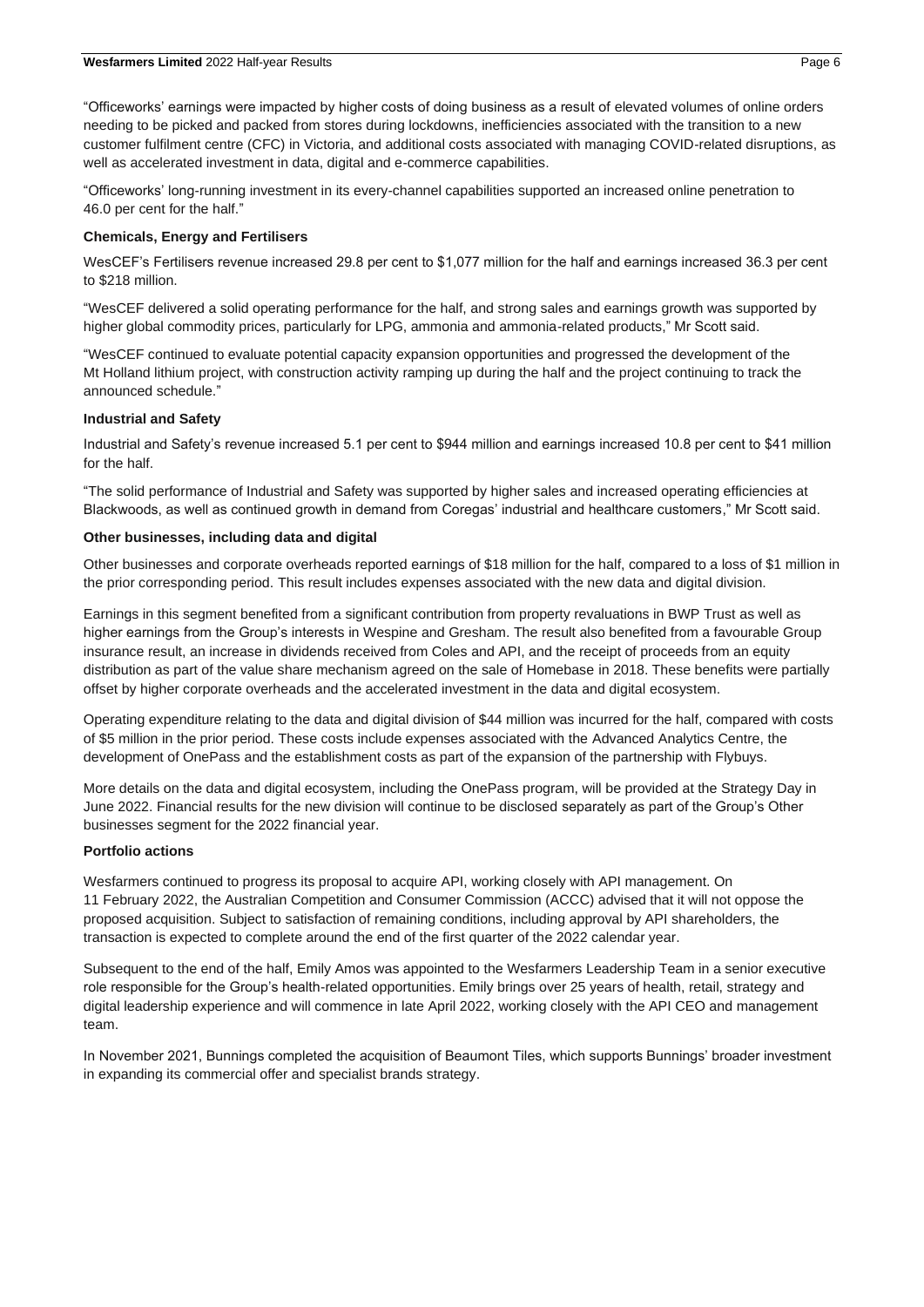#### **Cash flows, financing and dividends**

Operating cash flows of \$1,556 million were 29.8 per cent below the prior corresponding period, driven by lower earnings for the half, lower cash flows from working capital movements, the payment of team member incentives relating to the 2021 financial year, a reduction in employee benefit provisions as employees took more leave following the easing of COVID-related restrictions, and higher tax instalments. Divisional operating cash flows before interest, tax, and the repayment of lease liabilities declined 16.1 per cent compared to the prior corresponding period. The Group's cash realisation ratio was 79 per cent for the half.

The Group's working capital position was impacted by higher ending inventory, particularly in Kmart as a result of additional purchasing decisions to prioritise availability while COVID-related disruptions persist, combined with the impact of lockdowns and significant domestic supply chain constraints. As such, the Group's cashflow result for the period was lower than would normally be expected during the first half. Despite this, the Group maintains its focus on disciplined working capital management, and Kmart's inventory position, which is concentrated in non-seasonal lines, is expected to normalise as COVID-related disruptions ease. The closing inventory position for WesCEF was also elevated, driven by higher commodity prices impacting the value of fertiliser stock being accumulated for the 2022 growing season.

Gross capital expenditure of \$583 million was 42.2 per cent above the prior corresponding period, largely driven by investment of \$139 million in the development of the Mt Holland lithium project, partially offset by lower spend associated with the timing of property and new store projects at Bunnings. Property disposals of \$178 million were \$11 million above the prior corresponding period, reflecting higher property divestment activity in Bunnings during the half. The resulting net capital expenditure of \$405 million was \$162 million, or 66.7 per cent, higher than the prior corresponding period.

Free cash flows of \$949 million were 51.7 per cent below the prior corresponding period, as a result of lower operating cash flows during the half, higher net capital expenditure, as well as the purchase of a 19.3 per cent stake in API during October 2021 for \$131 million and completion of the Beaumont Tiles acquisition in November 2021.

The Group recorded a net financial debt position of \$2,615 million as at 31 December 2021, comprising interest-bearing liabilities, excluding lease liabilities, net of cross currency swap assets and cash at bank and on deposit. This compares to a net financial cash position of \$871 million as at 31 December 2020, and a net financial cash position of \$109 million as at 30 June 2021. The increase in net financial debt during the half was largely driven by the distribution of \$2.3 billion of surplus capital by way of capital return to shareholders in December 2021 as part of the Group's repositioning of its balance sheet.

The directors have determined to pay a fully-franked ordinary interim dividend of \$0.80 per share, reflecting Wesfarmers' dividend policy, which takes into account available franking credits, balance sheet position, credit metrics and cash flow generation and requirements. The Group has maintained balance sheet flexibility to respond to the high levels of uncertainty associated with COVID-19, and to take advantage of value-accretive growth opportunities, if and when they arise.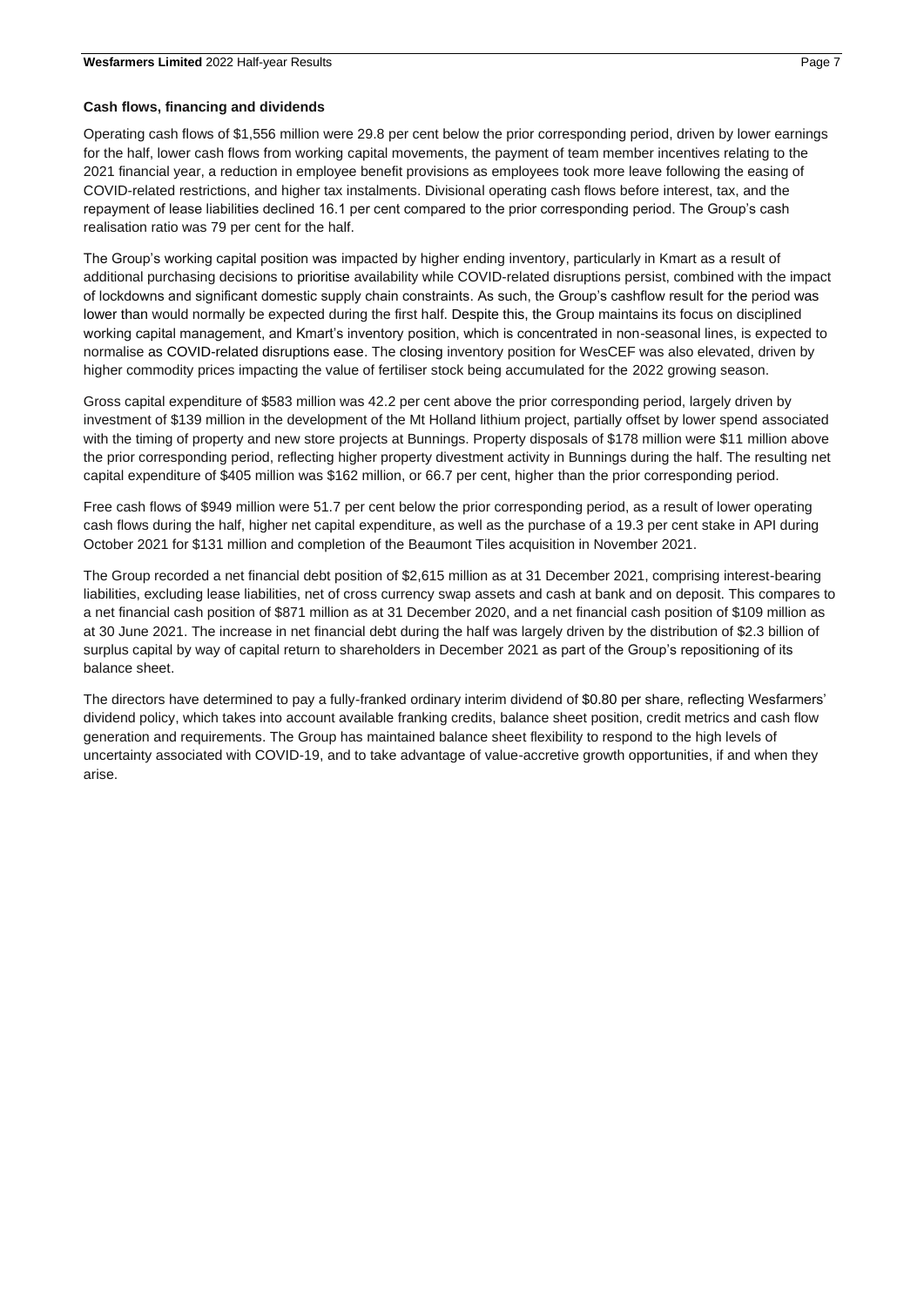#### **Outlook**

Since the onset of COVID-19, Wesfarmers and its businesses have focused on supporting team members, and building deeper customer relationships and community trust, while continuing to invest for the long term. Strong progress in these areas, combined with a strong balance sheet and a portfolio of cash-generative businesses with market-leading positions, make Wesfarmers well positioned to deliver satisfactory returns to shareholders over the long term.

Overall economic conditions in Australia remain favourable, supported by strong employment and high levels of accumulated household savings. The Group continues to actively manage increasing inflationary pressure and will leverage its scale to mitigate the impact of rising costs. The Group's retail businesses will increase their focus on price leadership and are well positioned to continue to provide customers with great value on everyday products as rising cost-of-living pressures impact household budgets.

Wesfarmers will continue to focus on providing safe and inclusive environments for team members and customers, and will further expand the broad health and wellbeing support provided to team members. The Group has maintained its commitment to pay team members impacted by isolation requirements and continues to recognise the strong alignment between team member engagement, community and customer trust, and sustainable long-term value creation.

Retail trading conditions were subdued in January due to rising cases of the COVID-19 Omicron variant impacting both customer traffic and labour availability, but trading momentum has improved in recent weeks.

The Group has continued to incur additional costs and experience stock availability impacts as a result of ongoing global supply chain disruptions, elevated team member absenteeism and delays with third party logistics providers. Supply chain disruptions, elevated transport costs and constraints in domestic labour markets are expected to continue in the second half.

As a result of progress in recent years to develop deeper customer relationships, stronger digital engagement and expanded ranges of everyday products, the Group's retail businesses are well positioned to manage the transition as COVID-related restrictions are eased.

The Group's retail businesses will maintain their focus on meeting changing customer needs and delivering even greater value, quality and convenience for customers. Investment in divisional digital capabilities will continue and is expected to support enhancements to customer value propositions, expansion of addressable markets and delivery of operating efficiencies.

The performance of the Group's industrial businesses will continue to be subject to international commodity prices, foreign exchange rates, competitive factors and seasonal outcomes. WesCEF is expected to continue to benefit from elevated global commodity prices and will continue to progress the development of the Mt Holland lithium project. Industrial and Safety will maintain its focus on delivering improvements in performance and profitability.

Despite recent and ongoing disruptions as a result of COVID-19, Wesfarmers remains committed to investing in strategic initiatives that will support long-term growth.

Progress will continue to accelerate on the development of strong foundations to support the Group's data and digital ecosystem, which will provide customers a more seamless and personalised digital experience across the Wesfarmers retail businesses. This includes the progressive extension of the OnePass subscription program to provide greater value to customers across the Group's retail businesses. In line with previous guidance, operating expenditure associated with the Group's data and digital ecosystem of approximately \$100 million is expected during the 2022 financial year.

Wesfarmers will continue to manage its businesses with deep carbon awareness, actively considering climate change risk when making key business decisions and managing the portfolio. The Group remains focused on delivering progress against its net zero and renewable electricity targets and aspirations, and will make disciplined investments to strengthen the climate resilience of its businesses.

Wesfarmers will maintain an appropriately strong balance sheet to preserve flexibility to invest in long-term growth initiatives across the Group and manage the ongoing uncertainty associated with COVID-19. The Group expects net capital expenditure of between \$900 million and \$1,100 million for the 2022 financial year.

The proposed acquisition of API is expected to complete around the end of the first quarter of the 2022 calendar year, subject to remaining conditions, including approval by API shareholders.

The Group will continue to develop and enhance its portfolio, building on its unique capabilities and platforms to take advantage of growth opportunities within existing businesses and to pursue investments and transactions that create value for shareholders over the long term.